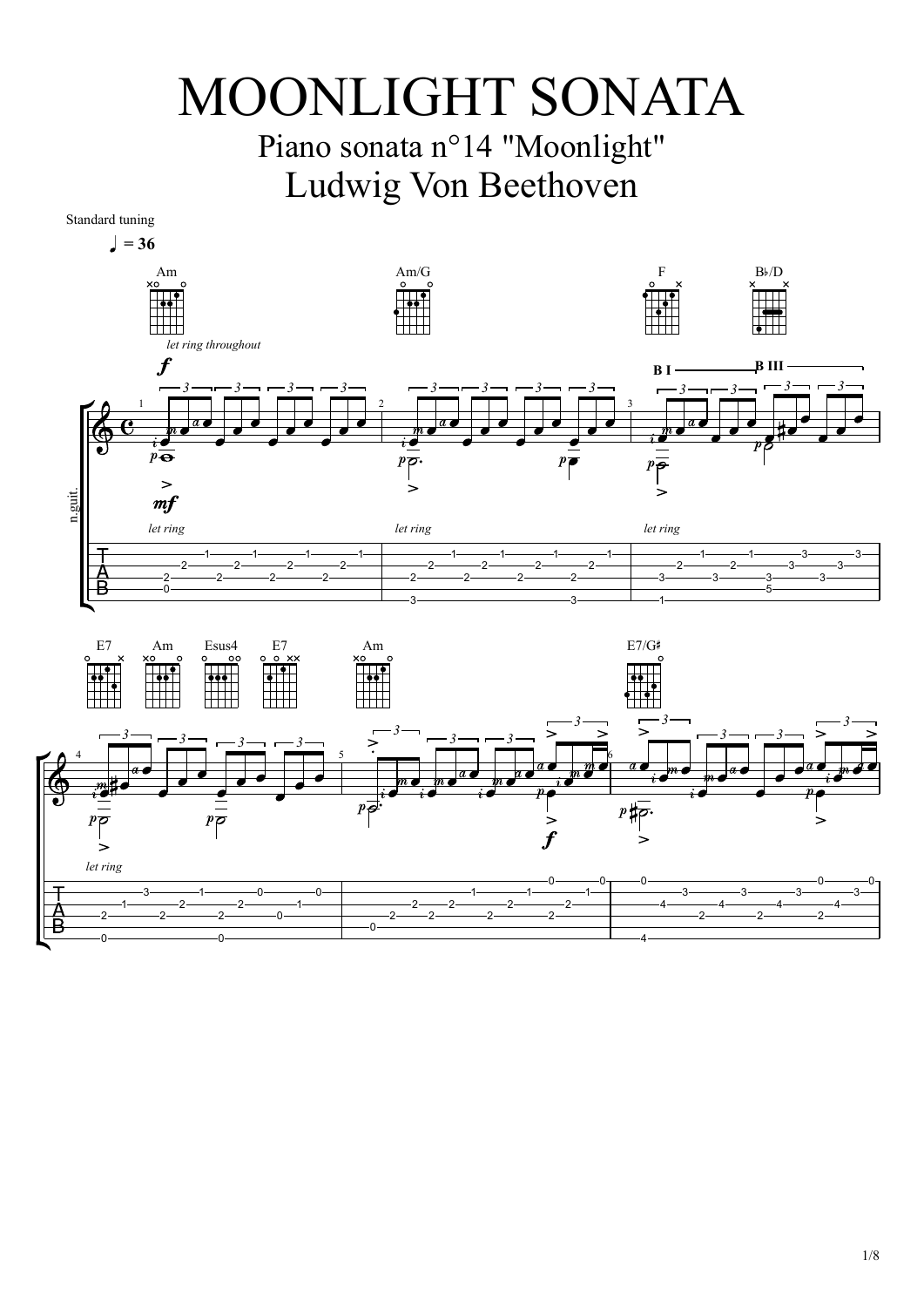



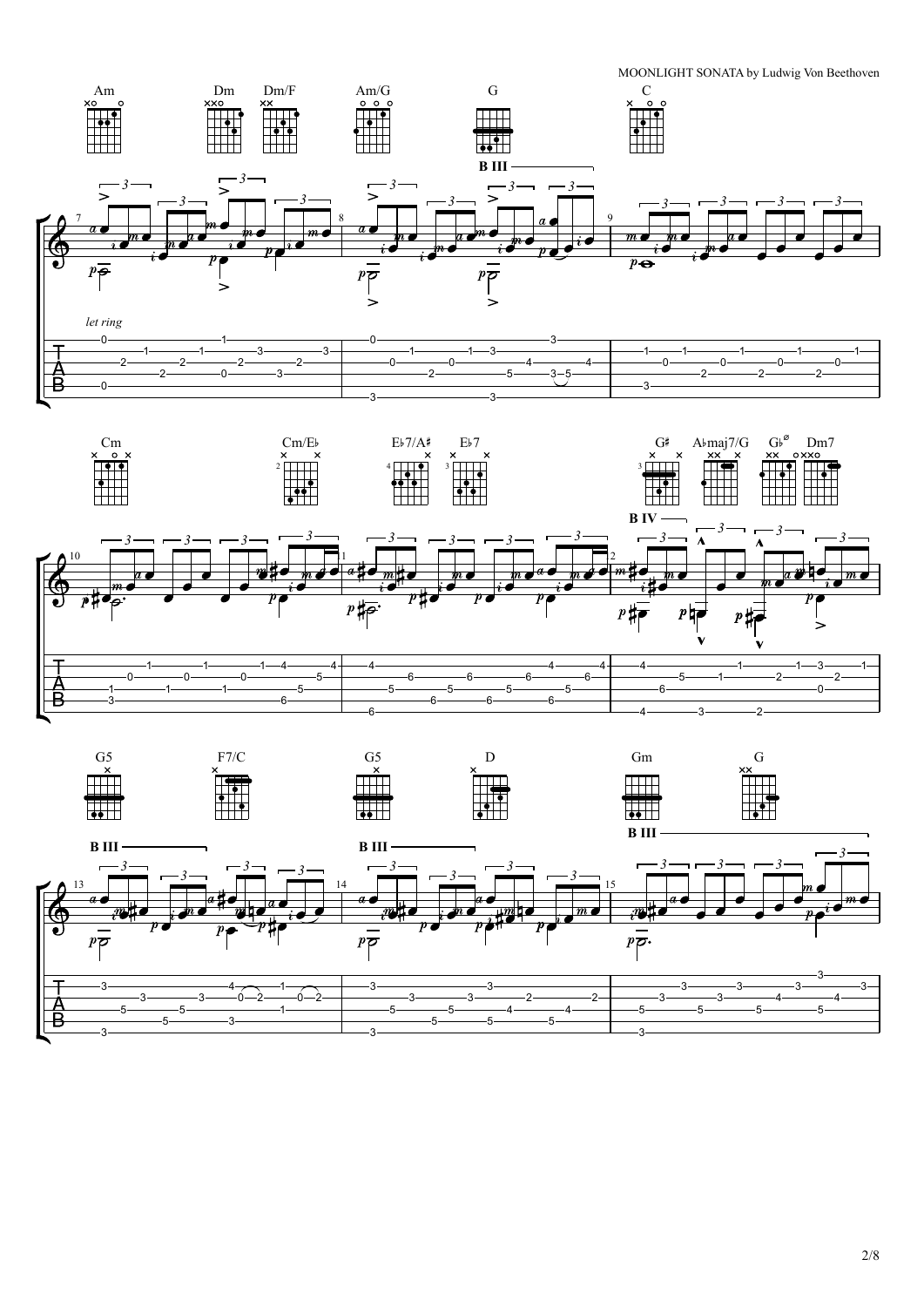



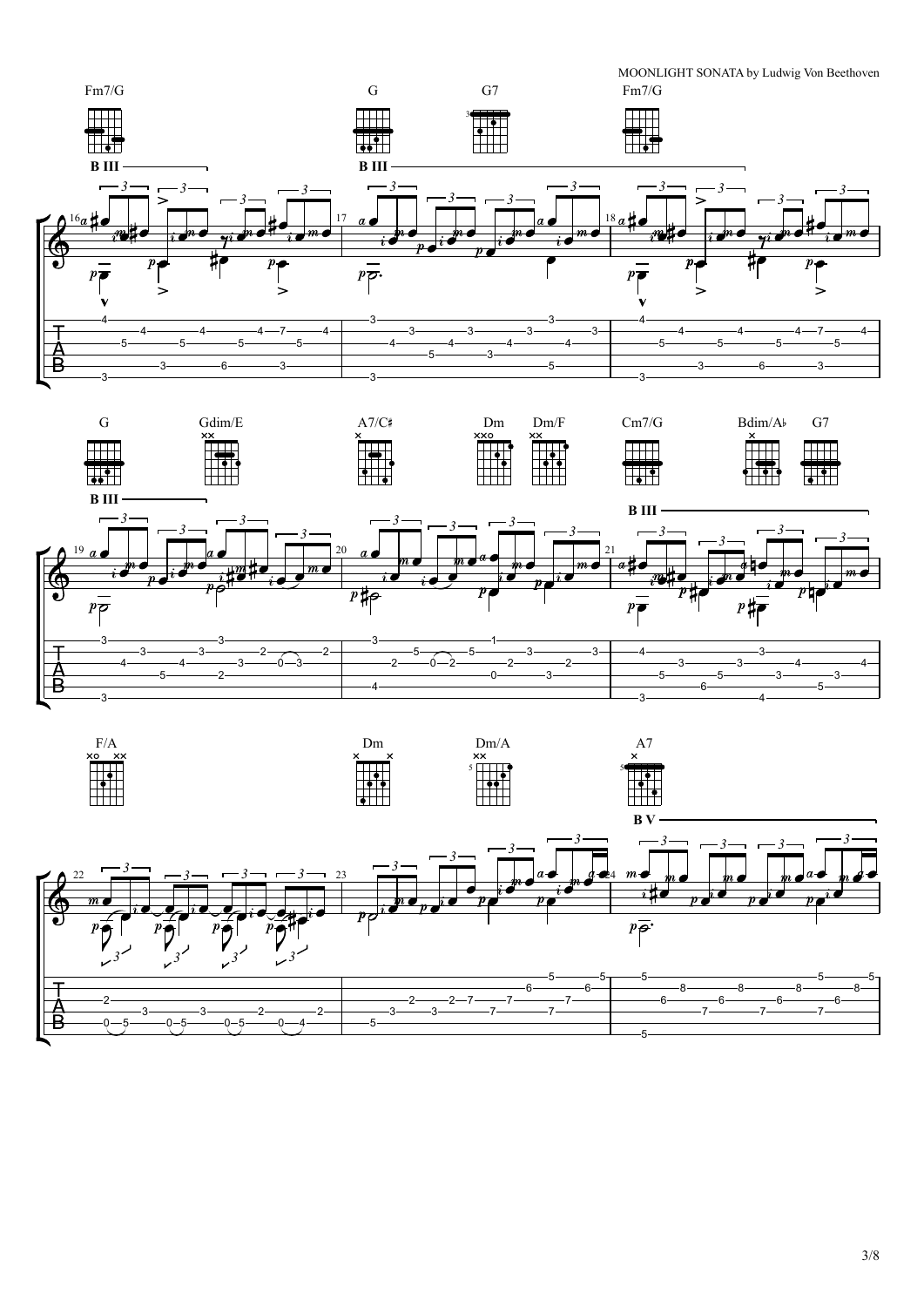





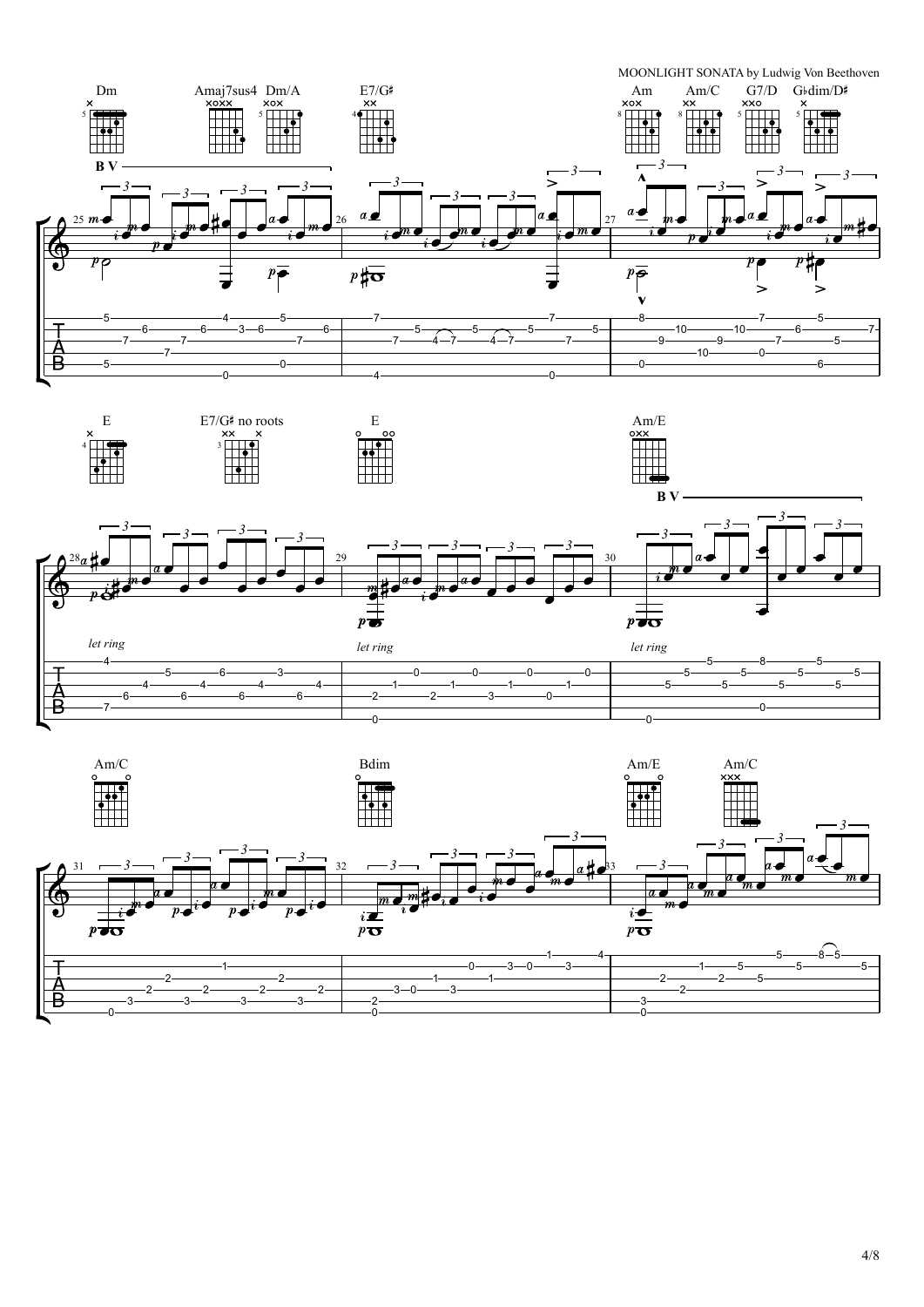## MOONLIGHT SONATA by Ludwig Von Beethoven









| E7/G# | Am     | Dm     | Dm/F      | C/G           |  |
|-------|--------|--------|-----------|---------------|--|
|       | $\sim$ | $\sim$ | $\lambda$ | $\sim$ $\sim$ |  |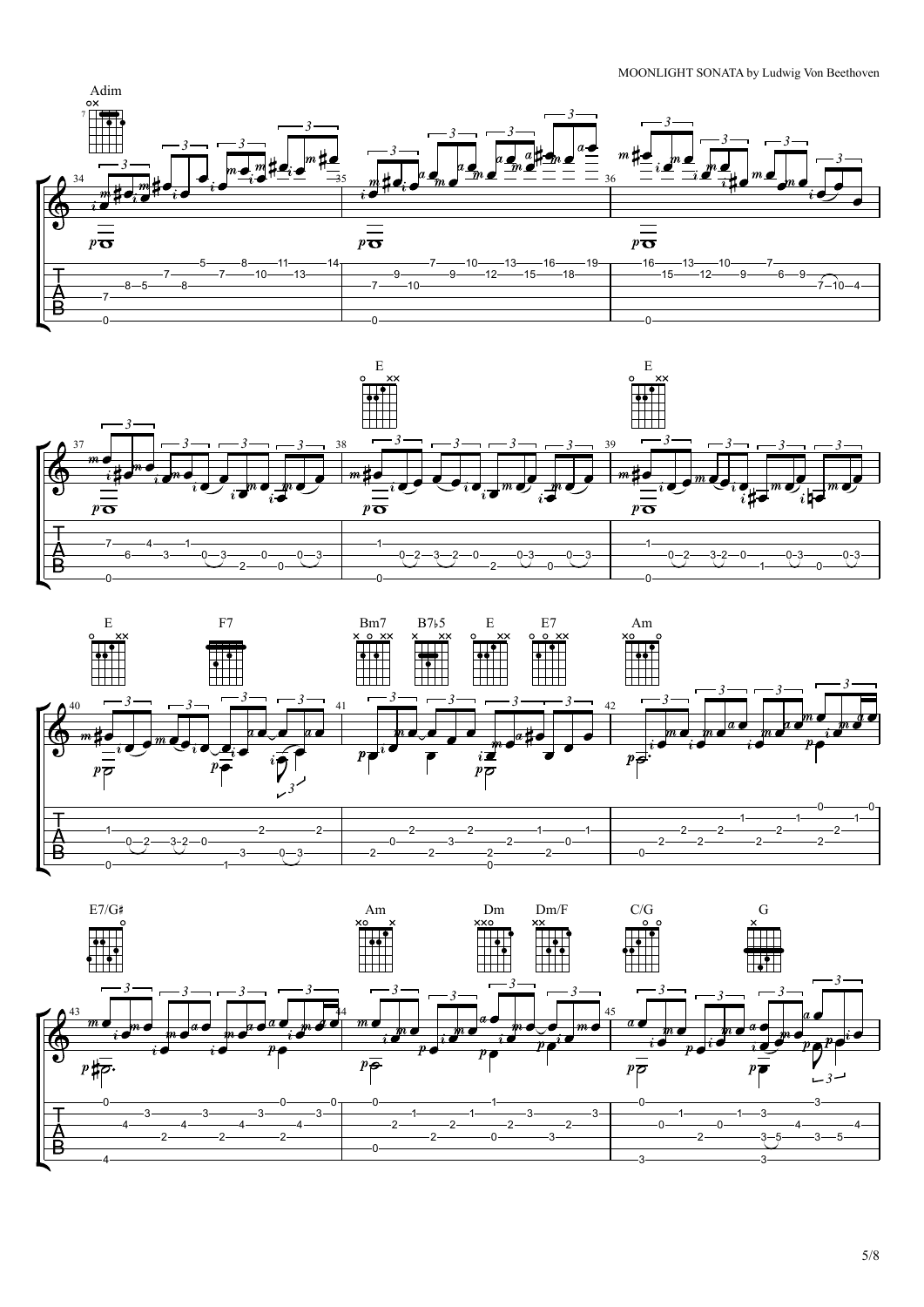MOONLIGHT SONATA by Ludwig Von Beethoven





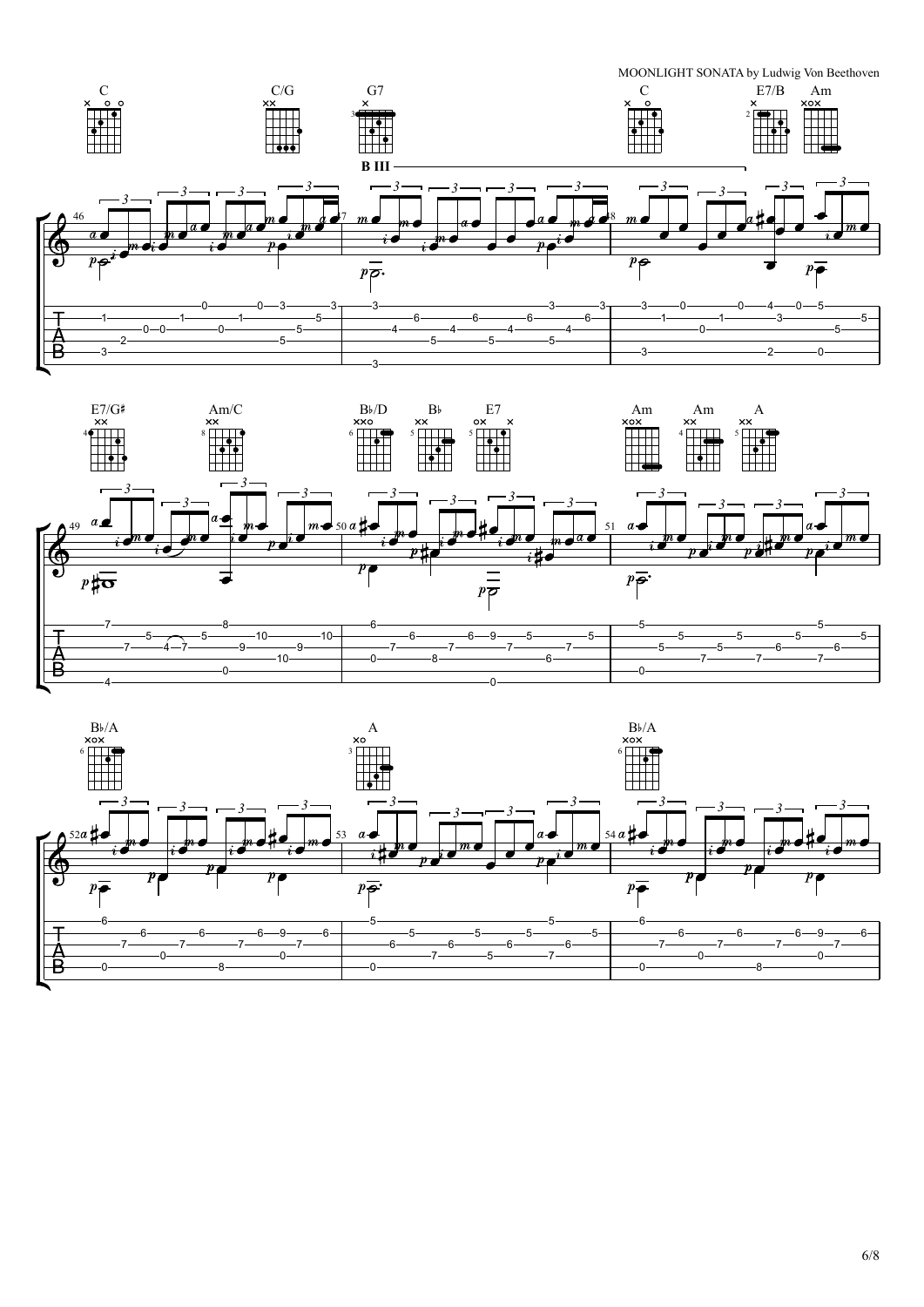